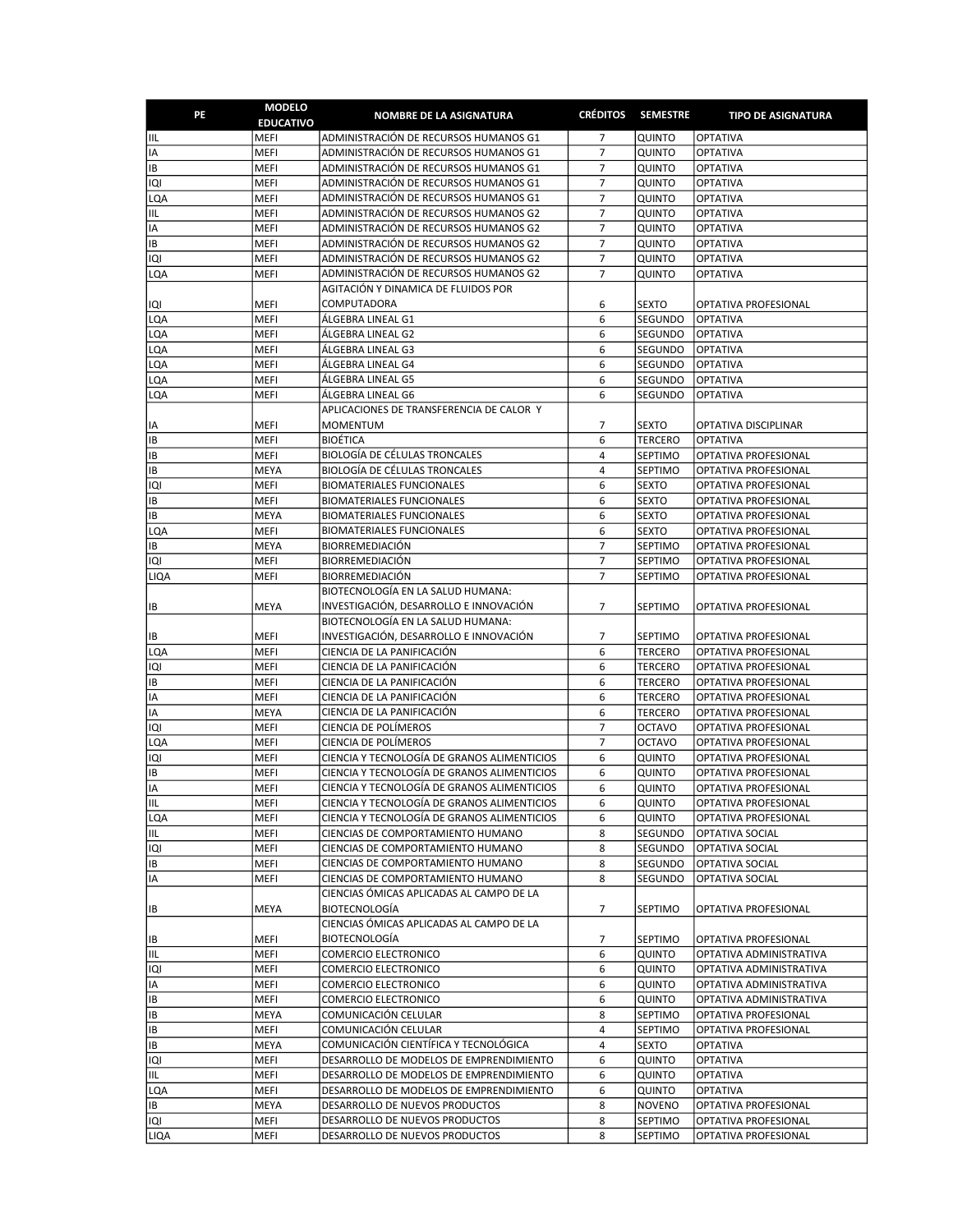|           |             | DESARROLLO DE PROYECTOS INTEGRADORES EN    |                |                |                         |
|-----------|-------------|--------------------------------------------|----------------|----------------|-------------------------|
| IA        | MEFI        | INGENIERÍA                                 | 6              | <b>SEXTO</b>   | OPTATIVA PROFESIONAL    |
|           |             | DESARROLLO DE PROYECTOS INTEGRADORES EN    |                |                |                         |
| IB        | MEFI        | INGENIERÍA                                 | 6              | <b>SEXTO</b>   | OPTATIVA PROFESIONAL    |
|           |             | DISEÑO DE PROYECTOS INTEGRADORES EN        |                |                |                         |
| IA        | MEFI        | INGENIERÍA, IA E IB                        | 6              | QUINTO         | OPTATIVA PROFESIONAL    |
|           |             | DISEÑO DE PROYECTOS INTEGRADORES EN        |                |                |                         |
| IB        | MEFI        | INGENIERÍA, IA E IB                        | 6              | QUINTO         | OPTATIVA PROFESIONAL    |
|           |             | DISEÑO Y ANÁLISIS DE EXPERIMENTOS EN LA    |                |                |                         |
| IIL       | MEFI        | <b>INDUSTRIA</b>                           | 6              | <b>SEPTIMO</b> | OPTATIVA PROFESIONAL    |
| IQI       | MEFI        | DISEÑO Y CONSTRUCCIÓN DE EQUIPOS Y         | 8              | QUINTO         | <b>OPTATIVA</b>         |
| IB        | MEYA        | DISEÑO Y CONSTRUCCIÓN DE EQUIPOS Y         | 8              | QUINTO         | <b>OPTATIVA</b>         |
| IA        | <b>MEYA</b> | DISEÑO Y CONSTRUCCIÓN DE EQUIPOS Y         | 8              | QUINTO         | <b>OPTATIVA</b>         |
| IIL       | <b>MEFI</b> | DISEÑO Y CONSTRUCCIÓN DE EQUIPOS Y         | 8              | QUINTO         | OPTATIVA                |
| IIL       | <b>MEFI</b> | ECONOMÍA Y MERCADO                         | 6              | QUINTO         | <b>OPTATIVA</b>         |
| IA        | MEFI        | ECONOMÍA Y MERCADO                         | 6              | QUINTO         | OPTATIVA                |
| IA        | <b>MEYA</b> | ECONOMÍA Y MERCADO                         | 6              | QUINTO         | OPTATIVA                |
| IB        | <b>MEFI</b> | ECONOMÍA Y MERCADO                         | 6              | QUINTO         | OPTATIVA                |
| IB        | MEYA        | ECONOMÍA Y MERCADO                         | 6              | QUINTO         | OPTATIVA                |
| IQI       | MEFI        | ECONOMÍA Y MERCADO                         | 6              | QUINTO         | OPTATIVA                |
| LQA       | <b>MEFI</b> | ECONOMÍA Y MERCADO                         | 6              | QUINTO         | <b>OPTATIVA</b>         |
| IQI       | <b>MEFI</b> | ENERGÍA SOLAR                              | 8              | <b>SEXTO</b>   | OPTATIVA PROFESIONAL    |
| LQA       | MEFI        | ENERGÍA SOLAR                              | 8              | <b>SEXTO</b>   | OPTATIVA PROFESIONAL    |
| IB        | MEFI        | EPIGENÉTICA                                | 8              | <b>OCTAVO</b>  | OPTATIVA DISCIPLINAR    |
| IB        | <b>MEYA</b> | EPIGENÉTICA                                | 8              | <b>OCTAVO</b>  | OPTATIVA DISCIPLINAR    |
| IA        | <b>MEFI</b> | ÉTICA PROFESIONAL                          | 6              | SEGUNDO        | <b>OPTATIVA</b>         |
| IB        | MEFI        | ÉTICA PROFESIONAL                          | 6              | SEGUNDO        | OPTATIVA                |
| IIL       | MEFI        | ÉTICA PROFESIONAL                          | 6              | SEGUNDO        | <b>OPTATIVA</b>         |
| IQI       | MEFI        | ÉTICA PROFESIONAL                          | 6              | <b>SEGUNDO</b> | <b>OPTATIVA</b>         |
| LQA       | <b>MEFI</b> | ÉTICA PROFESIONAL                          | 6              | SEGUNDO        | <b>OPTATIVA</b>         |
| IA        | MEYA        | FINANZAS PERSONALES                        | 8              | SEPTIMO        | OPTATIVA ADMINISTRATIVA |
| IA        | MEFI        | FINANZAS PERSONALES                        | 8              | SEPTIMO        | OPTATIVA ADMINISTRATIVA |
| IB        | MEYA        | FINANZAS PERSONALES                        | 8              | <b>SEPTIMO</b> | OPTATIVA ADMINISTRATIVA |
| IB        | <b>MEFI</b> | FINANZAS PERSONALES                        | 8              | <b>SEPTIMO</b> | OPTATIVA ADMINISTRATIVA |
| IQI       | MEFI        | FINANZAS PERSONALES                        | 8              | <b>SEPTIMO</b> | OPTATIVA ADMINISTRATIVA |
| IIL       | <b>MEFI</b> | <b>FINANZAS PERSONALES</b>                 | 8              | SEPTIMO        | OPTATIVA ADMINISTRATIVA |
| IB        | MEYA        | FISIOLOGÍA CELULAR                         | $\overline{7}$ | <b>SEPTIMO</b> | OPTATIVA PROFESIONAL    |
| IB        | <b>MEFI</b> | FISIOLOGÍA CELULAR                         | $\overline{7}$ | <b>SEPTIMO</b> | OPTATIVA PROFESIONAL    |
| IB        | <b>MEFI</b> | FISIOLOGÍA VEGETAL                         | 6              | QUINTO         | OPTATIVA PROFESIONAL    |
| IB        | MEYA        | FISIOLOGÍA VEGETAL                         | 6              | QUINTO         | OPTATIVA PROFESIONAL    |
| IB        | <b>MEYA</b> | GENÉTICA MOLECULAR HUMANA                  | 8              | <b>OCTAVO</b>  | OPTATIVA PROFESIONAL    |
| IB        | MEFI        | GENÉTICA MOLECULAR HUMANA                  | 5              | <b>SEPTIMO</b> | OPTATIVA PROFESIONAL    |
| IIL       | <b>MEFI</b> | GESTIÓN DE RESIDUOS PELIGROSOS             | 6              | QUINTO         | OPTATIVA PROFESIONAL    |
| IQI       | <b>MEFI</b> | GESTIÓN DE RESIDUOS PELIGROSOS             | 6              | QUINTO         | OPTATIVA PROFESIONAL    |
| IA        | MEFI        | GESTIÓN DE RESIDUOS PELIGROSOS             | 6              | <b>QUINTO</b>  | OPTATIVA PROFESIONAL    |
| <b>IB</b> | <b>MEFI</b> | GESTIÓN DE RESIDUOS PELIGROSOS             | 6              | QUINTO         | OPTATIVA PROFESIONAL    |
| LQA       | MEFI        | GESTION DE RESIDUOS PELIGROSOS             | 6              | QUINTO         | OPTATIVA PROFESIONAL    |
| IIL       | MEFI        | HERRAMIENTAS DE ANÁLISIS DE DATOS EN EXCEL | 5              | <b>CUARTO</b>  | <b>OPTATIVA</b>         |
|           |             |                                            |                |                |                         |
| IQI       | MEFI        | HERRAMIENTAS DE ANÁLISIS DE DATOS EN EXCEL | 5              | <b>CUARTO</b>  | <b>OPTATIVA</b>         |
|           |             |                                            |                |                |                         |
| IA        | MEFI        | HERRAMIENTAS DE ANÁLISIS DE DATOS EN EXCEL | 5              | <b>CUARTO</b>  | OPTATIVA                |
|           |             |                                            |                |                |                         |
| IB        | MEFI        | HERRAMIENTAS DE ANÁLISIS DE DATOS EN EXCEL | 5              | <b>CUARTO</b>  | OPTATIVA                |
|           |             |                                            |                |                |                         |
| LIQA      | MEFI        | HERRAMIENTAS DE ANÁLISIS DE DATOS EN EXCEL | 5              | <b>CUARTO</b>  | <b>OPTATIVA</b>         |
| IIL       | MEFI        | HERRAMIENTAS PARA PROYECTOS SEIS SIGMA     | 6              | <b>SEXTO</b>   | OPTATIVA ADMINISTRATIVA |
| IQI       | MEFI        | HERRAMIENTAS PARA PROYECTOS SEIS SIGMA     | 6              | <b>SEXTO</b>   | OPTATIVA ADMINISTRATIVA |
| IIL       | MEFI        | <b>INDUSTRIAS 4.0</b>                      | 6              | <b>SÉTIMO</b>  | OPTATIVA ADMINISTRATIVA |
| IQI       | MEFI        | INDUSTRIAS 4.0                             | 6              | <b>SÉTIMO</b>  | OPTATIVA ADMINISTRATIVA |
| IA        | MEFI        | <b>INDUSTRIAS 4.0</b>                      | 6              | <b>SÉTIMO</b>  | OPTATIVA ADMINISTRATIVA |
| IB        | MEFI        | <b>INDUSTRIAS 4.0</b>                      | 6              | SÉTIMO         | OPTATIVA ADMINISTRATIVA |
| LIQA      | MEFI        | INDUSTRIAS 4.0                             | 6              | <b>SÉTIMO</b>  | OPTATIVA ADMINISTRATIVA |
| IB        | MEFI        | INGENIERÍA AMBIENTAL                       | 6              | <b>SEXTO</b>   | OPTATIVA PROFESIONAL    |
| IQI       | MFI         | INGENIERÍA AMBIENTAL                       | 6              | <b>SEXTO</b>   | OPTATIVA PROFESIONAL    |
| IA        | MEFI        | INGENIERÍA AMBIENTAL                       | 6              | <b>SEXTO</b>   | OPTATIVA PROFESIONAL    |
| IA        | MEYA        | INGENIERÍA AMBIENTAL                       | 6              | <b>SEXTO</b>   | OPTATIVA PROFESIONAL    |
| IIL       | MEFI        | INGENIERÍA DE ENVASES Y EMBALAJE           | 6              | SEPTIMO        | OPTATIVA PROFESIONAL    |
| IA        | MEYA        | INGENIERÍA DE ENVASES Y EMBALAJE           | 6              | <b>SEPTIMO</b> | OPTATIVA PROFESIONAL    |
|           |             |                                            |                |                |                         |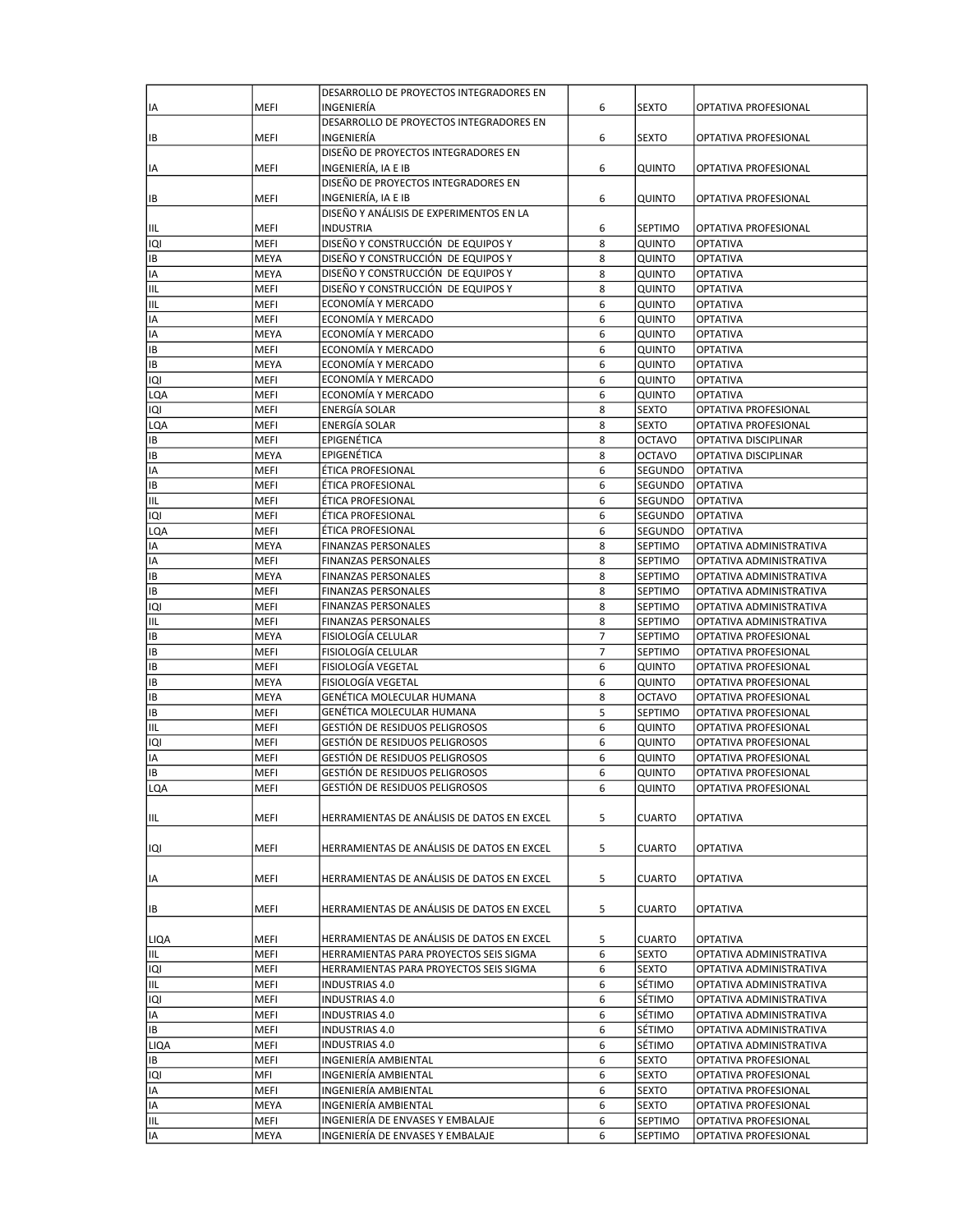| IB   | MEYA        | INMUNOLOGÍA APLICADA                      | 7 | <b>SEPTIMO</b> | OPTATIVA PROFESIONAL       |
|------|-------------|-------------------------------------------|---|----------------|----------------------------|
| IB   | MEYA        | INTRODUCCIÓN A LA BIOINFORMÁTICA          | 7 | <b>SEPTIMO</b> | OPTATIVA PROFESIONAL       |
| IB   | MEFI        | INTRODUCCIÓN A LA BIOINFORMÁTICA          | 7 | SEPTIMO        | OPTATIVA PROFESIONAL       |
|      |             | LABORATORIO DE OPERACIONES UNITARIAS EN   |   |                |                            |
| IA   | MEFI        | INGENIERÍA EN ALIMENTOS                   | 9 | SEPTIMO        | OPTATIVA PROFESIONALIZANTE |
| IΒ   | MEYA        | LIDERAZGO Y TOMA DE DECISIONES            | 6 | <b>NOVENO</b>  | OPTATIVA CIENCIAS SOCIALES |
| IQI  | MEFI        | LIDERAZGO Y TOMA DE DECISIONES            | 6 | <b>NOVENO</b>  | OPTATIVA CIENCIAS SOCIALES |
| IIL  | MEFI        | LIDERAZGO Y TOMA DE DECISIONES            | 6 | <b>NOVENO</b>  | OPTATIVA CIENCIAS SOCIALES |
| IIL  | MEFI        | MANEJO Y SUPERVISIÓN DE PERSONAL          | 6 | <b>OCTAVO</b>  | OPTATIVA ADMINISTRATIVA    |
| IQI  | MEFI        | MANEJO Y SUPERVISIÓN DE PERSONAL          | 6 | <b>OCTAVO</b>  | OPTATIVA ADMINISTRATIVA    |
|      |             |                                           |   |                |                            |
| LQA  | MEFI        | MANEJO Y SUPERVISIÓN DE PERSONAL          | 6 | <b>OCTAVO</b>  | OPTATIVA ADMINISTRATIVA    |
| IB   | MEYA        | MANEJO Y SUPERVISIÓN DE PERSONAL          | 6 | <b>OCTAVO</b>  | OPTATIVA PROFESIONAL       |
| IA   | MEYA        | MANEJO Y SUPERVISIÓN DE PERSONAL          | 6 | <b>OCTAVO</b>  | OPTATIVA PROFESIONAL       |
|      |             | MANTENIMIENTO Y REPARACIÓN DE EQUIPOS:    |   |                |                            |
| IQI  | MEFI        | CASOS DE EQUIPOS EN LABORATORIOS FIQ      | 8 | <b>SEXTO</b>   | OPTATIVA PROFESIONAL       |
|      |             | MANTENIMIENTO Y REPARACIÓN DE EQUIPOS:    |   |                |                            |
| IA   | MEFI        | CASOS DE EQUIPOS EN LABORATORIOS FIQ      | 8 | <b>SEXTO</b>   | OPTATIVA PROFESIONAL       |
|      |             | MANTENIMIENTO Y REPARACIÓN DE EQUIPOS:    |   |                |                            |
| IB   | MEFI        | CASOS DE EQUIPOS EN LABORATORIOS FIQ      | 8 | <b>SEXTO</b>   | OPTATIVA PROFESIONAL       |
|      |             | MANTENIMIENTO Y REPARACIÓN DE EQUIPOS:    |   |                |                            |
| IIL  | MEFI        | CASOS DE EQUIPOS EN LABORATORIOS FIQ      | 8 | <b>SEXTO</b>   | OPTATIVA PROFESIONAL       |
| IQI  | MEFI        | MEDIO AMBIENTE Y CONTROL AMBIENTAL        | 6 | SÉPTIMO        | <b>OPTATIVA</b>            |
| IB   | <b>MEFI</b> | MEDIO AMBIENTE Y CONTROL AMBIENTAL        | 6 | SEPTIMO        | <b>OPTATIVA</b>            |
| IIL  | MEFI        | MERCADOTECNIA                             | 6 | <b>TERCERO</b> | OPTATIVA ADMINISTRATIVA    |
|      |             |                                           |   |                |                            |
| IQI  | MEFI        | MERCADOTECNIA                             | 6 | <b>TERCERO</b> | OPTATIVA ADMINISTRATIVA    |
| IB   | MEFI        | MERCADOTECNIA                             | 6 | <b>TERCERO</b> | OPTATIVA ADMINISTRATIVA    |
| IA   | MEFI        | MERCADOTECNIA                             | 6 | <b>TERCERO</b> | OPTATIVA ADMINISTRATIVA    |
| LQA  | MEFI        | MICROBIOLOGÍA DE ALIMENTOS                | 8 | <b>SEXTO</b>   | OPTATIVA PROFESIONAL       |
| IB   | MEFI        | MICROBIOLOGÍA INDUSTRIAL                  | 6 | <b>SEXTO</b>   | OPTATIVA PROFESIONAL       |
| IIL  | MEFI        | MOTIVACIÓN HUMANA                         | 8 | SEGUNDO        | OPTATIVA SOCIAL            |
| IA   | MEFI        | MOTIVACIÓN HUMANA                         | 8 | SEGUNDO        | OPTATIVA SOCIAL            |
| IB   | MEFI        | MOTIVACIÓN HUMANA                         | 8 | SEGUNDO        | OPTATIVA SOCIAL            |
| IQI  | MEFI        | MOTIVACIÓN HUMANA                         | 8 | SEGUNDO        | OPTATIVA SOCIAL            |
| IQI  | MEFI        | PETROQUÍMICA Y POLÍMEROS                  | 6 | <b>SEXTO</b>   | OPTATIVA PROFESIONAL       |
| LQA  | MEFI        | PETROQUÍMICA Y POLÍMEROS                  | 6 | SEXTO          | OPTATIVA PROFESIONAL       |
| IQI  | MEFI        | PLANEACIÓN ESTRATEGICA                    | 6 | SÉPTIMO        | <b>OPTATIVA</b>            |
| IB   | MEFI        | PLANEACIÓN ESTRATEGICA                    | 6 | <b>SÉPTIMO</b> | <b>OPTATIVA</b>            |
| IA   | MEFI        | PLANEACIÓN ESTRATEGICA                    | 6 | SÉPTIMO        | <b>OPTATIVA</b>            |
| LQA  | MEFI        | PLANEACIÓN ESTRATEGICA                    | 6 | <b>SÉPTIMO</b> | <b>OPTATIVA</b>            |
|      |             |                                           | 4 |                |                            |
| IB   | MEFI        | PRODUCCIÓN DE BIOFÁRMACOS                 |   | <b>OCTAVO</b>  | OPTATIVA PROFESIONAL       |
| IB   | MEYA        | PRODUCCIÓN E INDUSTRIALIZACIÓN DE LA MIEL | 6 | <b>SEXTO</b>   | OPTATIVA PROFESIONAL       |
| IA   | MEYA        | PRODUCCIÓN E INDUSTRIALIZACIÓN DE LA MIEL | 6 | <b>SEXTO</b>   | OPTATIVA PROFESIONAL       |
| IB   | MEFI        | PRODUCCIÓN E INDUSTRIALIZACIÓN DE LA MIEL | 6 | <b>SEXTO</b>   | OPTATIVA PROFESIONAL       |
| IA   | MEFI        | PRODUCCIÓN E INDUSTRIALIZACIÓN DE LA MIEL | 6 | <b>SEXTO</b>   | OPTATIVA PROFESIONAL       |
| IQI  | MEFI        | PRODUCCIÓN E INDUSTRIALIZACIÓN DE LA MIEL | 6 | <b>SEXTO</b>   | OPTATIVA PROFESIONAL       |
| LIQA | <b>MEFI</b> | PRODUCCIÓN E INDUSTRIALIZACIÓN DE LA MIEL | 6 | <b>SEXTO</b>   | OPTATIVA PROFESIONAL       |
| iqi  | MEFI        | SUSTAINABLE FOOD SYSTEMS                  | 6 | <b>OCTAVO</b>  | OPTATIVA PROFESIONAL       |
| IIL  | MEFI        | SUSTAINABLE FOOD SYSTEMS                  | 6 | <b>OCTAVO</b>  | OPTATIVA PROFESIONAL       |
| IA   | MEYA        | SUSTAINABLE FOOD SYSTEMS                  | 6 | <b>OCTAVO</b>  | OPTATIVA PROFESIONAL       |
| IB   | MEYA        | SUSTAINABLE FOOD SYSTEMS                  | 6 | <b>OCTAVO</b>  | OPTATIVA PROFESIONAL       |
| LQA  | MEFI        | SUSTAINABLE FOOD SYSTEMS                  | 6 | <b>OCTAVO</b>  | OPTATIVA PROFESIONAL       |
| IQI  | MEFI        | SUSTENTABILIDAD EN INGENIERÍA             | 5 | <b>QUINTO</b>  | <b>OPTATIVA</b>            |
| IA   | MEFI        | SUSTENTABILIDAD EN INGENIERÍA             | 5 | <b>QUINTO</b>  | <b>OPTATIVA</b>            |
| IB   | MEFI        | SUSTENTABILIDAD EN INGENIERÍA             | 5 | QUINTO         | <b>OPTATIVA</b>            |
| IIL  | MEYA        | TALLER DE HABILIDADES GERENCIALES         | 6 | <b>NOVENO</b>  | OPTATIVA                   |
|      |             | TALLER DE HABILIDADES GERENCIALES         |   |                |                            |
| IIL  | MEFI        | TALLER DE HABILIDADES GERENCIALES         | 6 | <b>NOVENO</b>  | <b>OPTATIVA</b>            |
| IQI  | MEYA        |                                           | 6 | <b>NOVENO</b>  | OPTATIVA                   |
| IQI  | MEFI        | TALLER DE HABILIDADES GERENCIALES         | 6 | <b>NOVENO</b>  | <b>OPTATIVA</b>            |
| LQA  | MEFI        | TALLER DE PREPARACIÓN EGEL-Q              | 6 | <b>NOVENO</b>  | OPTATIVA PROFESIONAL       |
|      |             | TALLER DE PROCESAMIENTO DE ALIMENTOS DE   |   |                |                            |
| LIQA | MEFI        | ORIGEN ANIMAL                             | 7 | SÉPTIMO        | OPTATIVA PROFESIONAL       |
| IQI  | MEFI        | TALLER DE PROCESOS DE FERMENTACIÓN        | 6 | <b>SEPTIMO</b> | OPTATIVA PROFESIONAL       |
| IB   | MEYA        | TALLER DE PROCESOS DE FERMENTACIÓN        | 6 | SEPTIMO        | OPTATIVA PROFESIONAL       |
| IA   | MEYA        | TALLER DE PROCESOS DE FERMENTACIÓN        | 6 | <b>SEPTIMO</b> | OPTATIVA PROFESIONAL       |
| LQA  | MEFI        | TALLER DE PROCESOS DE FERMENTACIÓN        | 6 | SEPTIMO        | OPTATIVA PROFESIONAL       |
| IQI  | MEFI        | TALLER DE TESIS I                         | 8 | <b>OCTAVO</b>  | OPTATIVA PROFESIONAL       |
| IB   | MEYA        | TALLER DE TESIS I                         | 8 | <b>OCTAVO</b>  | OPTATIVA PROFESIONAL       |
| IA   | MEYA        | TALLER DE TESIS I                         | 8 | <b>OCTAVO</b>  | OPTATIVA PROFESIONAL       |
| IA   | MEFI        | TALLER DE TESIS I                         | 8 | <b>OCTAVO</b>  | OPTATIVA PROFRSIONAL       |
|      |             | TALLER DE TESIS I                         | 8 |                |                            |
| IIL  | MEFI        |                                           |   | <b>OCTAVO</b>  | OPTATIVA PROFESIONAL       |